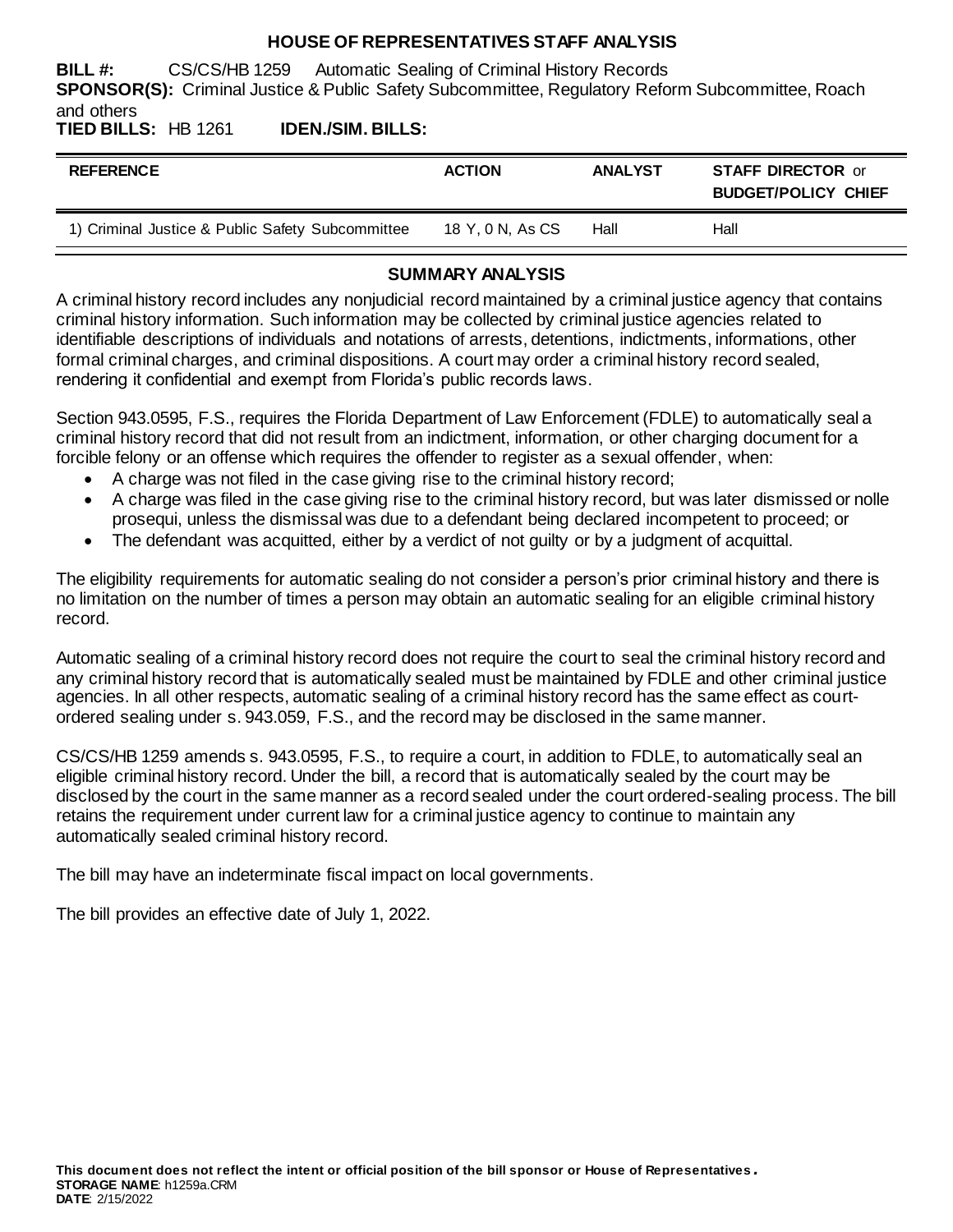#### **FULL ANALYSIS**

# **I. SUBSTANTIVE ANALYSIS**

# A. EFFECT OF PROPOSED CHANGES:

# **Background**

A criminal history record includes any nonjudicial record maintained by a criminal justice agency<sup>1</sup> that contains criminal history information.<sup>2</sup> Criminal history information is information collected by criminal justice agencies consisting of identifiable descriptions of individuals and notations of arrests, detentions, indictments, informations, other formal criminal charges, and criminal dispositions.<sup>3</sup>

#### Court-Ordered Sealing

Under s. 943.059, F.S., a court may order a criminal history record to be sealed, rendering it confidential and exempt from Florida's public records laws.<sup>4</sup> The following persons and entities may access a sealed criminal history record:

- The subject of the record:
- His or her attorney;
- Criminal justice agencies for criminal justice purposes;
- Judges in the state courts system for assisting in their case-related decision-making responsibilities; and
- Certain enumerated entities<sup>5</sup> for licensing, access authorization, and employment purposes.<sup>6</sup>

If a criminal history record is sealed, the subject of the record may lawfully deny or fail to acknowledge the arrests covered by the sealed record, with exceptions for certain state employment positions, professional licensing purposes, purchasing a firearm, applying for a concealed weapons permit, seeking expunction, or if the subject is a defendant in a criminal prosecution.<sup>7</sup>

Under s. 943.0584, F.S., a criminal history record is not eligible for court-ordered sealing if the record is a conviction for:

- Sexual misconduct;<sup>8</sup>
- Illegal use of explosives;<sup>9</sup>
- $\bullet$  Terrorism;<sup>10</sup>
- $\bullet$  Murder;<sup>11</sup>
- Manslaughter or homicide;<sup>12</sup>
- Assault<sup>13</sup> or battery<sup>14</sup> of one family or household member by another family or household member;<sup>15</sup>

<sup>6</sup> S. 943.059(6), F.S.

 $\overline{a}$ 

<sup>1</sup> Criminal justice agencies include the court, the Florida Department of Law Enforcement (FDLE), the Department of Juvenile Justice (DJJ), components of the Department of Children and Families (DCF), and other governmental agencies that administrate crimina l justice. S. 943.045(11), F.S.

<sup>2</sup> S. 943.045(6), F.S.

 $3$  S. 943.045(5), F.S.

<sup>4</sup> Ss. 943.059(6) and 119.07(1), F.S.; Art. I, s. 24(a), Fla. Const.

<sup>&</sup>lt;sup>5</sup> Enumerated entities include criminal justice agencies, The Florida Bar, DCF, the Division of Vocational Rehabilitation within the Department of Education, the Agency for Health Care Administration, the Agency for Persons with Disabilities, the Department of Health, the Department of Elderly Affairs, DJJ, the Department of Education, a district school board, a university laboratory school, a charter school, a private or parochial school, a local governmental entity that licenses child care facilities, the Division of Insurance Agent and Agency Services within the Department of Financial Services, and the Bureau of License Issuance of the Division of Licensing within the Department of Agriculture and Consumer Services.

<sup>7</sup> *Id.*

<sup>8</sup> Ss. 393.135, 394.4593, and 916.1075, F.S.

<sup>9</sup> Ch. 552, F.S.

<sup>10</sup> S. 775.30, F.S.

<sup>11</sup> Ss. 782.04, 782.065, and 782.09, F.S. <sup>12</sup> Ss. 782.07, 782.071, and 782.072, F.S.

<sup>13</sup> S. 784.011, F.S.

<sup>14</sup> S. 784.03, F.S.

**STORAGE NAME**: h1259a.CRM **PAGE: 2**

**DATE**: 2/15/2022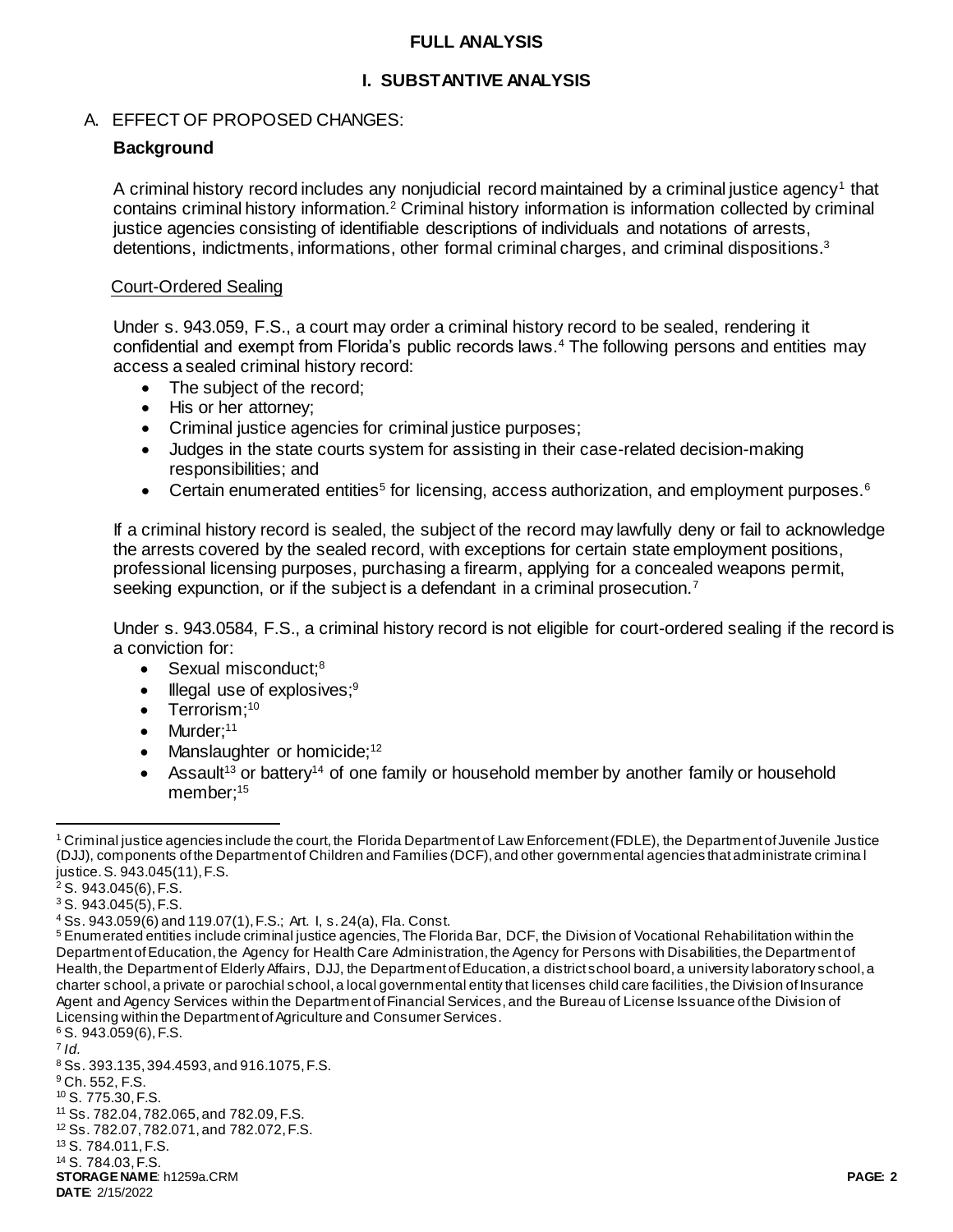- Aggravated assault;<sup>16</sup>
- Felony battery, domestic battery by strangulation, or aggravated battery;<sup>17</sup>
- Stalking or aggravated stalking;<sup>18</sup>
- $\bullet$  Luring or enticing a child;<sup>19</sup>
- $\bullet$  Human trafficking;<sup>20</sup>
- Kidnapping or false imprisonment; $21$
- **Sexual battery, unlawful sexual activity with a minor, or female genital mutilation;**<sup>22</sup>
- Procuring a person under the age of 18 for prostitution;<sup>23</sup>
- Lewd or lascivious offenses committed upon or in the presence of a child less than 16 years of age; $24$
- $\bullet$  Arson:  $^{25}$
- $\bullet$  Burglary of a dwelling;  $26$
- Voyeurism or video voyeurism; $27$
- Robbery or robbery by sudden snatching: $^{28}$
- $\bullet$  Carjacking;<sup>29</sup>
- Home invasion robbery;<sup>30</sup>
- A violation of the Florida Communications Fraud Act;<sup>31</sup>
- Abuse of an elderly person or disabled adult or aggravated abuse of an elderly person or disabled adult; $32$
- Lewd or lascivious offenses committed upon or in the presence of an elderly or disabled person;<sup>33</sup>
- Child abuse or aggravated child abuse; $34$
- $\bullet$  Sexual performance by a child:  $35$
- Offenses by public officers and employees; $36$
- $\bullet$  Certain acts in connection with obscenity;  $37$
- A violation of the Computer Pornography and Child Exploitation Prevention Act;<sup>38</sup>
- $\bullet$  Selling or buying of minors;  $39$
- Aircraft piracy;<sup>40</sup>

 $\overline{a}$ 

- Manufacturing a controlled substance;<sup>41</sup>
- Drug trafficking; $42$  or
- Any violation specified as a predicate offense for registration as a sexual predator<sup>43</sup> or sexual offender.<sup>44</sup>

```
STORAGE NAME: h1259a.CRM PAGE: 3
DATE: 2/15/2022
15 S. 741.28(3), F.S.
16 S. 784.021, F.S.
17 Ss. 784.03, 784.041, and 784.045, F.S.
18 S. 784.048, F.S.
19 S. 787.025, F.S.
20 S. 787.06, F.S.
21 Ss. 787.01 and 787.02, F.S. 
22 Ch. 794, F.S. 
23 S. 796.03, F.S. (2013) (repealed by ch. 2014-160, §10, Laws of Fla.). 
24 S. 800.04, F.S.
25 S. 806.01, F.S.
26 S. 810.02, F.S.
27 Ss. 810.14 and 810.145, F.S.
28 Ss. 812.13 and 812.131, F.S.
29 S. 812.133, F.S.
30 S. 812.135, F.S.
31 S. 817.034, F.S.
32 S. 825.102, F.S.
33 S. 825.1025, F.S.
34 S. 827.03, F.S.
35 S. 827.071, F.S.
36 Ch. 839, F.S.
37 S. 847.0133, F.S.
38 S. 893.0135, F.S.
39 S. 847.0145, F.S.
40 S. 860.16, F.S.
41 Ch. 893, F.S.
42 S. 893.135, F.S.
```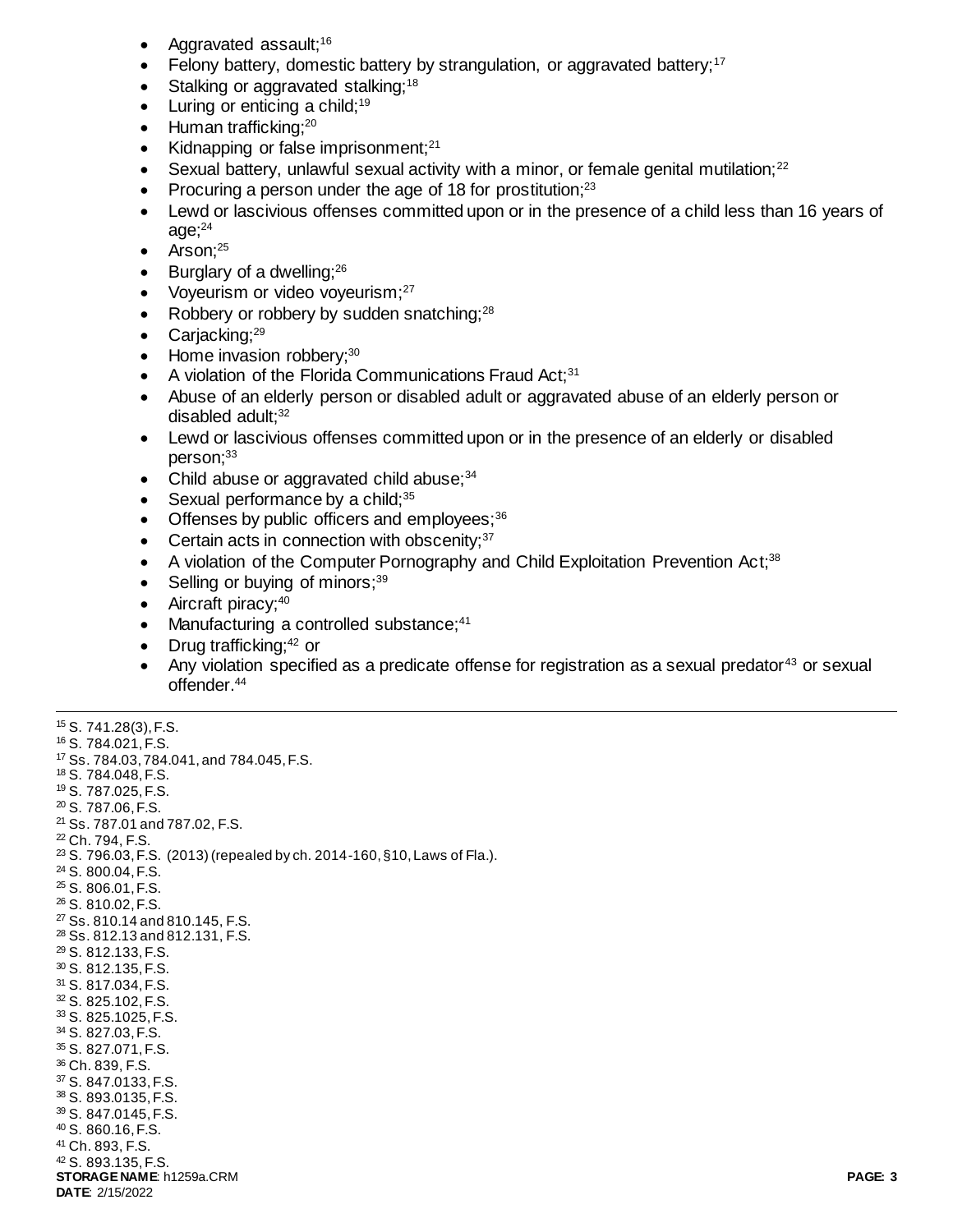To obtain a court-ordered sealing, a person must first apply to FDLE for a certificate of eligibility, which FDLE must issue to a person who:

- Has submitted a certified copy of the charge disposition he or she seeks to seal;
- Is not seeking to seal a criminal history record relating to an ineligible offense;
- Has never, prior to filing the application for a certificate of eligibility, been either:
	- o Adjudicated guilty in this state of any criminal offense; or
	- o Adjudicated delinquent in this state of certain enumerated crimes as a juvenile.
- Has not been adjudicated quilty or delinguent for committing any of the acts stemming from the arrest or alleged criminal activity to which the petition to seal pertains;
- Has never secured a prior sealing or expunction; and
- Is no longer under court supervision related to the disposition of the arrest or alleged criminal activity to which the petition to seal pertains.<sup>45</sup>

Upon receiving a certificate of eligibility from FDLE, a person must petition the court to seal the record.<sup>46</sup> A complete petition contains both a valid certificate of eligibility, issued within the previous 12 months, and a sworn statement from the petitioner attesting to his or her eligibility.<sup>47</sup> It is solely within the court's discretion to grant or deny a petition to seal a criminal history record.<sup>48</sup>

## Automatic Sealing by FDLE

Section 943.0595, F.S., requires FDLE to automatically seal a criminal history record that did not result from an indictment, information, or other charging document for a forcible felony<sup>49</sup> or an offense which requires the offender to register as a sexual offender, <sup>50</sup> when:

- A charge was not filed in the case giving rise to the criminal history record;
- A charge was filed in the case giving rise to the criminal history record, but was later dismissed or nolle prosequi, unless the dismissal was due to the defendant being declared incompetent to proceed; <sup>51</sup> or
- $\bullet$  The defendant was acquitted, either by a verdict of not quilty or by a judgment of acquittal.  $52$

The eligibility requirements for automatic sealing do not consider a person's prior criminal history and there is no limitation on the number of times a person may obtain an automatic sealing for an eligible criminal history record. <sup>53</sup>

Automatic sealing of a criminal history record does not require the court to seal the criminal history record and any criminal history record that is automatically sealed must be maintained by FDLE and other criminal justice agencies.<sup>54</sup> In all other respects, automatic sealing of a criminal history record has the same effect as court-ordered sealing under s. 943.059, F.S., and the record may be disclosed in the same manner.<sup>55</sup>

 $\overline{a}$ 

**STORAGE NAME**: h1259a.CRM **PAGE: 4 DATE**: 2/15/2022 <sup>55</sup> S. 943.0595(3)(c), F.S.

<sup>&</sup>lt;sup>43</sup> S. 775.21, F.S.

<sup>44</sup> S. 943.0435, F.S.

<sup>45</sup> S. 943.059(1), F.S. <sup>46</sup> S. 943.059(3), F.S.

<sup>47</sup> *Id.*

<sup>48</sup> S. 943.059(4), F.S.

<sup>49</sup> Forcible felonies include treason; murder; manslaughter; sexual battery; carjacking; home-invasion robbery; robbery; burglary; arson; kidnapping; aggravated assault; aggravated battery; aggravated stalking; aircraft piracy; unlawful throwing, placing, or discharging of a destructive device or bomb; and any other felony which involves the use or threat of physical force or violence against any i ndividual. S. 776.08, F.S.

 $50$  A conviction for an offense enumerated in s. 943.0435(1)(h)1.a.(l), F.S., requires the offender to register as a sexual offender. <sup>51</sup> A defendant is incompetent to proceed when he or she is unable to consult with counsel with a reasonable degree of rational understanding or does not have a rational and factual understanding of the pending proceedings. Fla. R. Crim. P. 3.211; *Dusky v. United States*, 362 U.S. 402 (1960). Section 916.145, F.S., requires a court to dismiss the charges against a defendant who has been adjudicated incompetent to proceed due to mental illness under certain circumstances. Section 985.19, F.S., requires a court to dismiss the delinquency petition of a minor under certain circumstances.

<sup>52</sup> S. 943.0595(2)(a), F.S.

<sup>53</sup> S. 943.0595(2)(b), F.S.

<sup>54</sup> S. 943.0595(3)(b), F.S.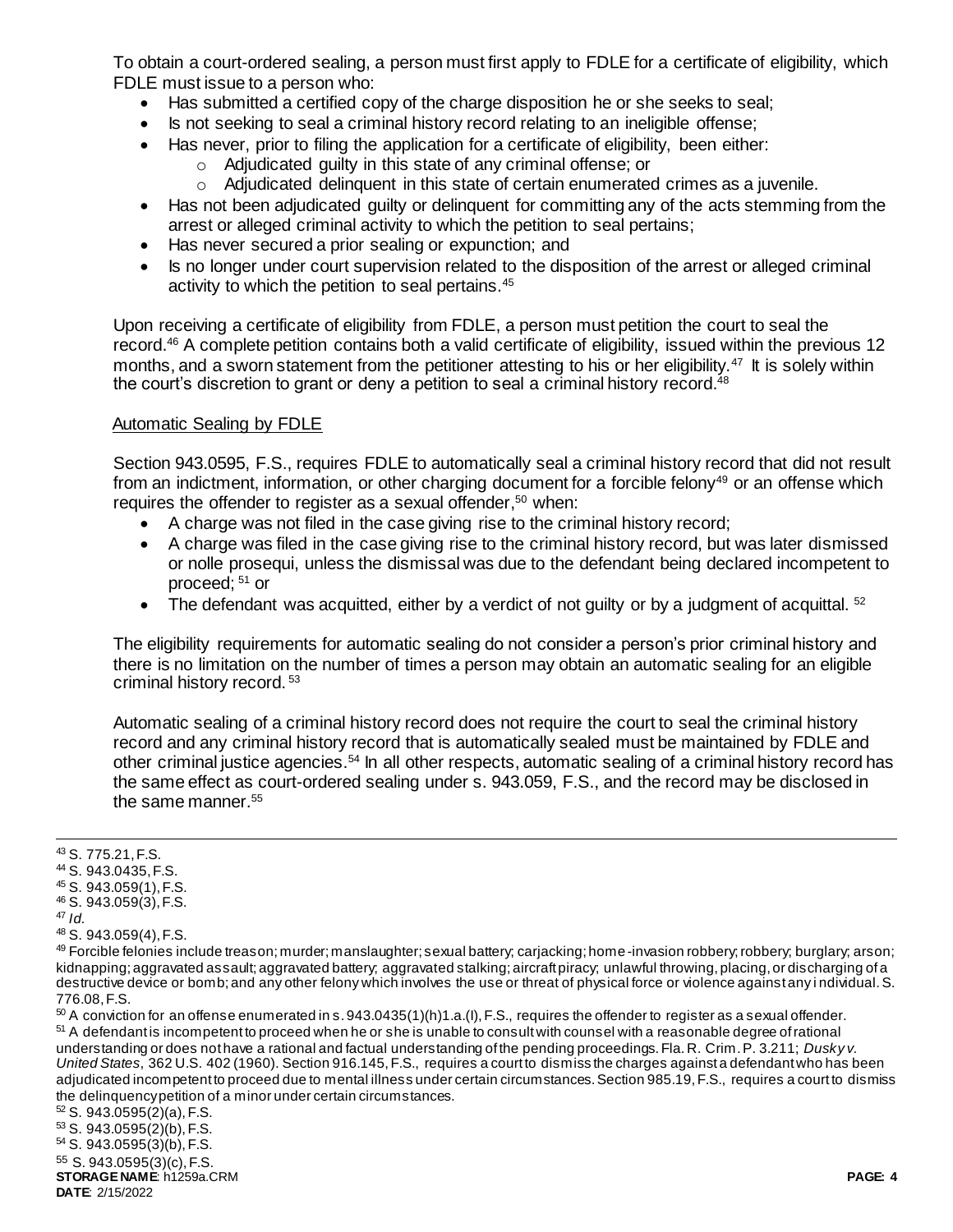## **Effect of Proposed Changes**

CS/CS/HB 1259 amends s. 943.0595, F.S., to require a court, in addition to FDLE, to automatically seal an eligible criminal history record. Under the bill, a record that is automatically sealed by the court may be disclosed by the court in the same manner as a record sealed under the court ordered sealing process. The bill retains the requirement under current law for a criminal justice agency to continue to maintain any automatically sealed criminal history record.

The bill provides an effective date of July 1, 2022.

#### B. SECTION DIRECTORY:

**Section 1**: Amends s. 943.0595, F.S.; relating to automatic sealing of criminal history records. **Section 2**: Provides an effective date of July 1, 2022.

## **II. FISCAL ANALYSIS & ECONOMIC IMPACT STATEMENT**

- A. FISCAL IMPACT ON STATE GOVERNMENT:
	- 1. Revenues:

None.

2. Expenditures:

None.

- B. FISCAL IMPACT ON LOCAL GOVERNMENTS:
	- 1. Revenues:

None.

2. Expenditures:

The bill may have an indeterminate negative fiscal impact on clerks of court. Under the bill, clerks of court may experience an increased workload by being required to redact more criminal history information from a greater number of sealed criminal history records.

C. DIRECT ECONOMIC IMPACT ON PRIVATE SECTOR:

None.

D. FISCAL COMMENTS:

None.

## **III. COMMENTS**

## A. CONSTITUTIONAL ISSUES:

1. Applicability of Municipality/County Mandates Provision:

Not applicable. This bill does not appear to affect county or municipal governments.